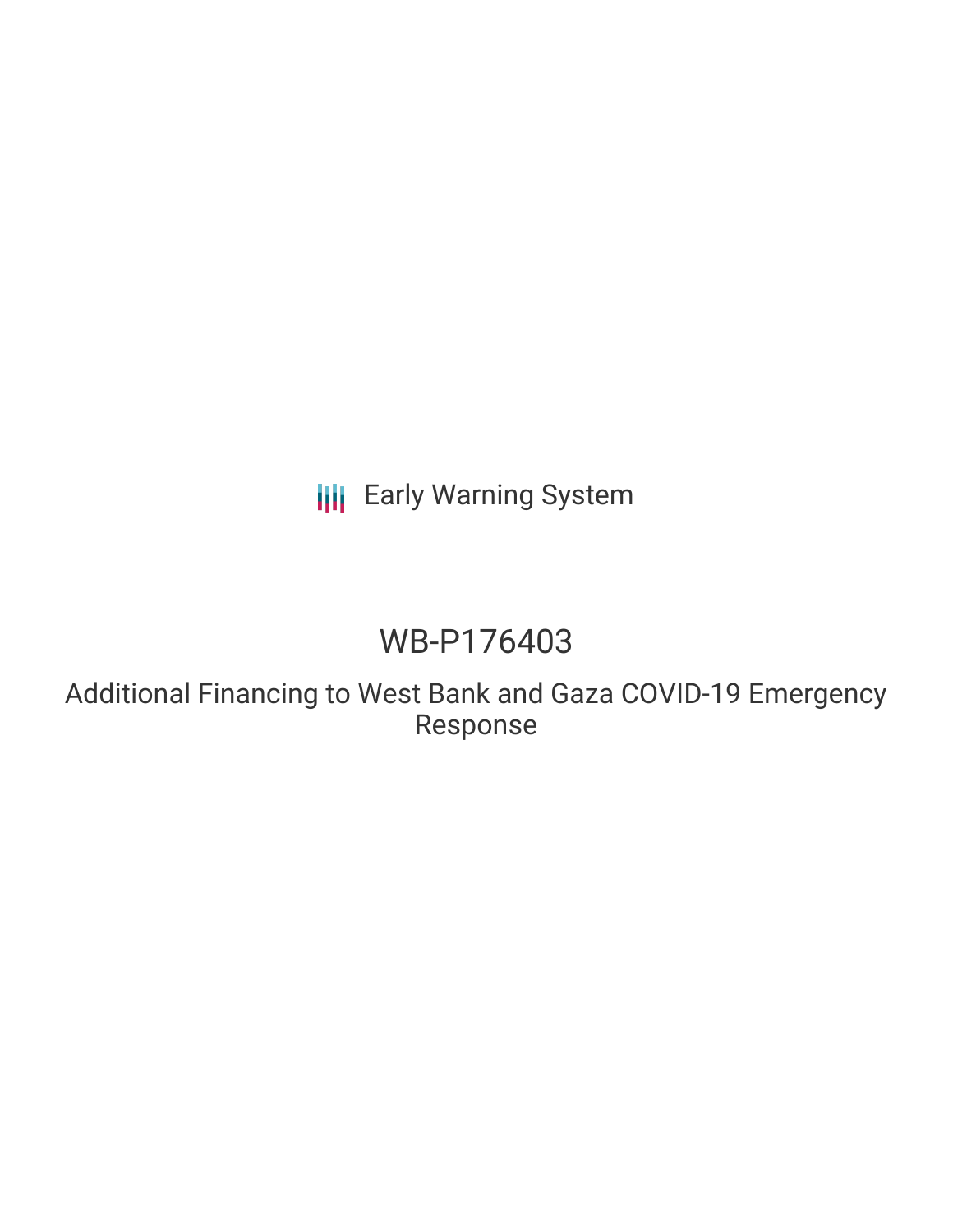

### **Quick Facts**

| <b>Countries</b>              | Palestine, West Bank, Gaza       |
|-------------------------------|----------------------------------|
| <b>Financial Institutions</b> | World Bank (WB)                  |
| <b>Status</b>                 | Proposed                         |
| <b>Bank Risk Rating</b>       | U                                |
| <b>Borrower</b>               | Government of West Bank and Gaza |
| <b>Sectors</b>                | <b>Education and Health</b>      |
| <b>Project Cost (USD)</b>     | \$2.50 million                   |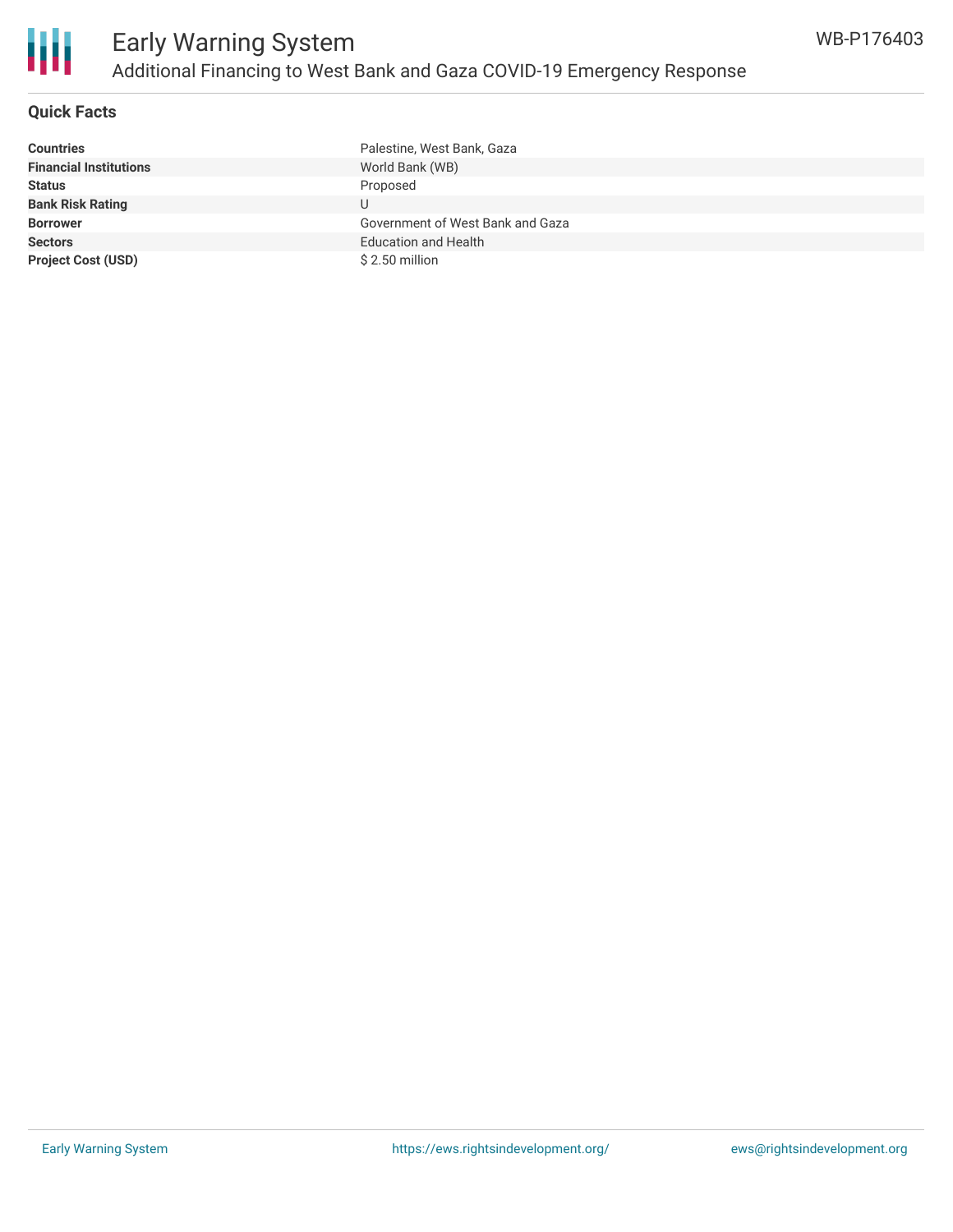

### **Project Description**

According to WB website, the project aims to prevent, detect and support immediate response to the threat posed by the COVID-19 pandemic and strengthen the West Bank and Gaza health system for public health preparedness.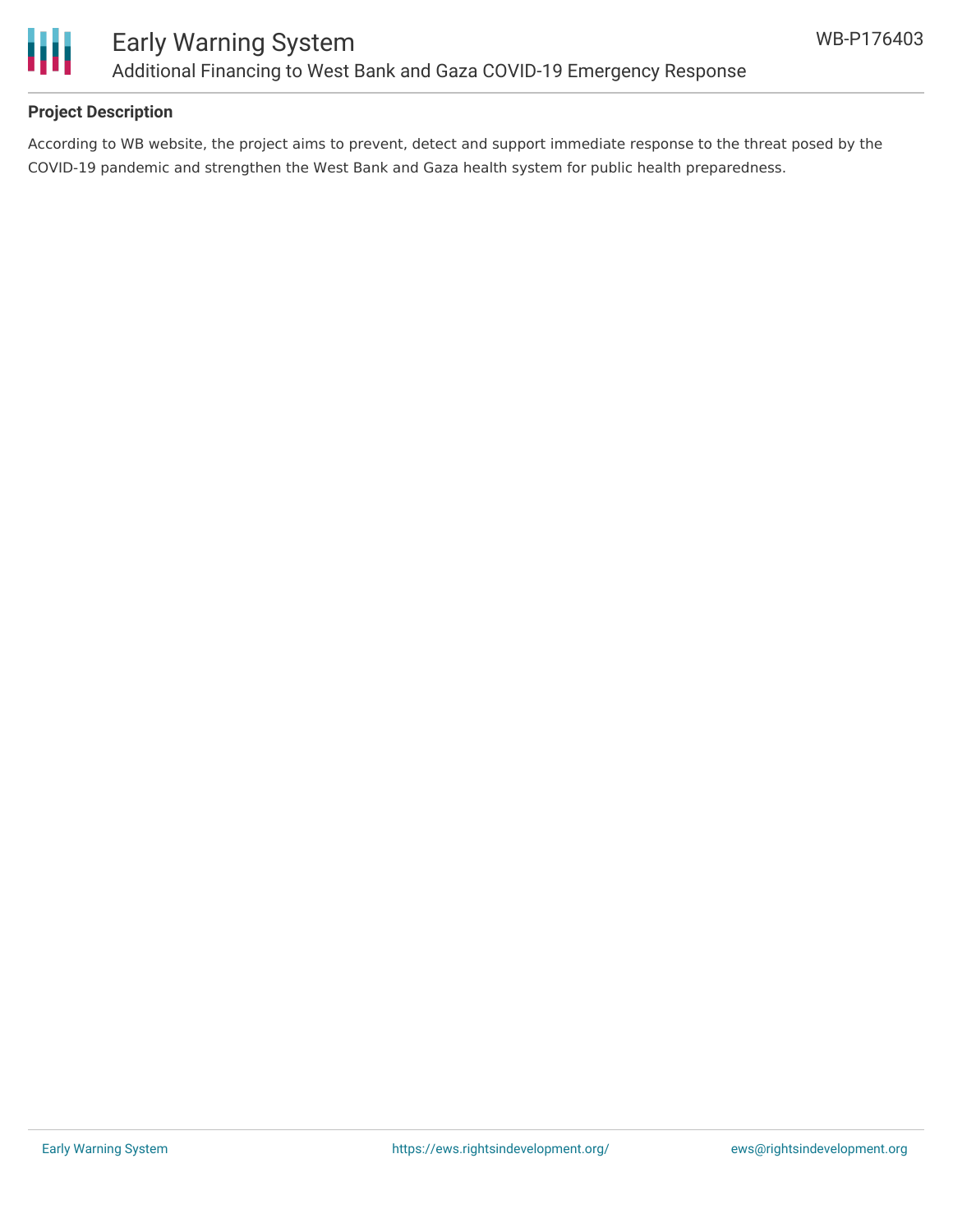

## Early Warning System Additional Financing to West Bank and Gaza COVID-19 Emergency Response

### **Investment Description**

World Bank (WB)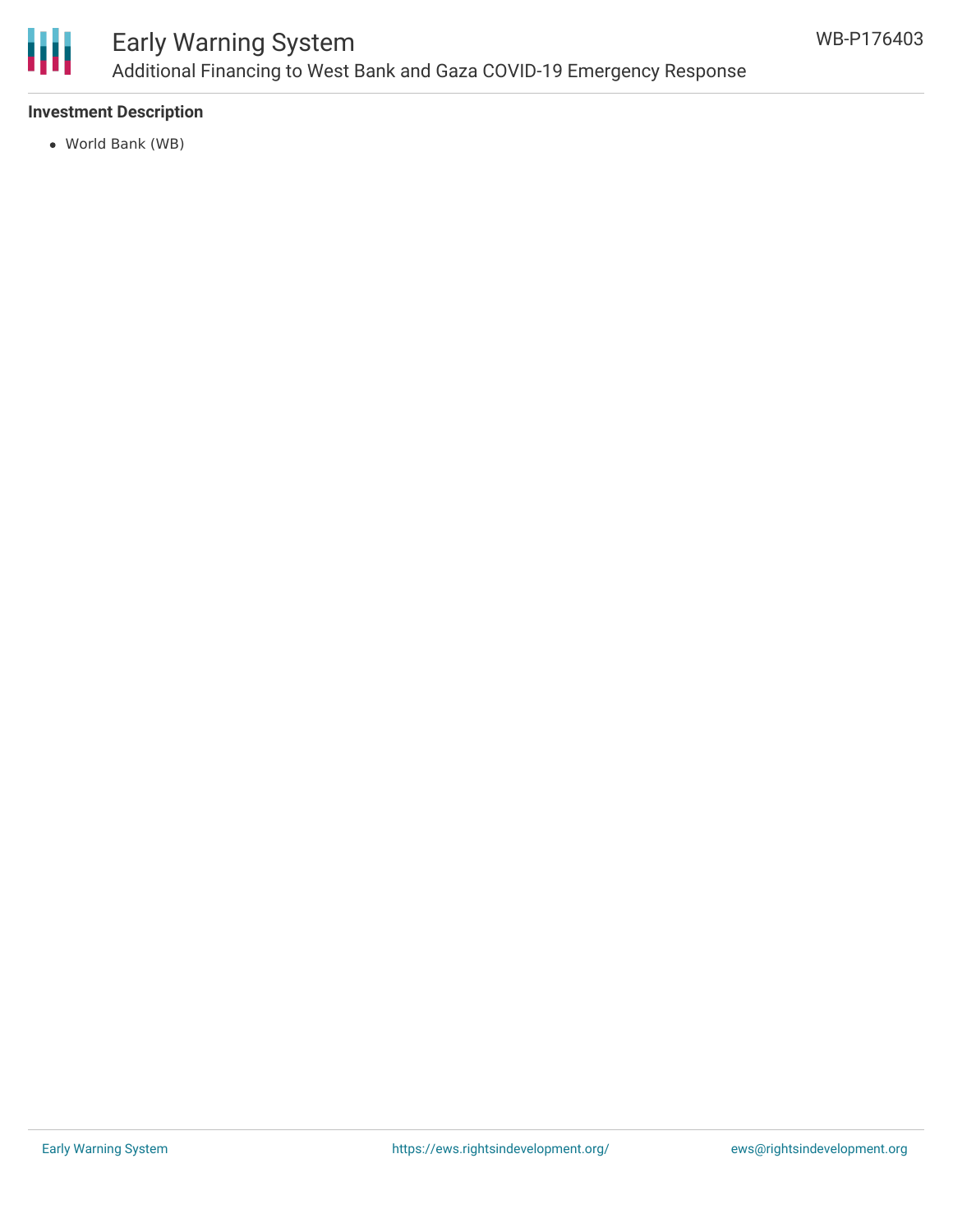

#### **Contact Information**

No contact information provided at the time of disclosure.

#### **ACCESS TO INFORMATION**

To submit an information request for project information, you will have to create an account to access the Access to Information request form. You can learn more about this process at: https://www.worldbank.org/en/access-toinformation/request-submission

#### **ACCOUNTABILITY MECHANISM OF THE WORLD BANK**

The World Bank Inspection Panel is the independent complaint mechanism and fact-finding body for people who believe they are likely to be, or have been, adversely affected by a World Bank-financed project. If you submit a complaint to the Inspection Panel, they may investigate to assess whether the World Bank is following its own policies and procedures for preventing harm to people or the environment. You can contact the Inspection Panel or submit a complaint by emailing ipanel@worldbank.org. Information on how to file a complaint and a complaint request form are available at: https://www.inspectionpanel.org/how-tofile-complaint